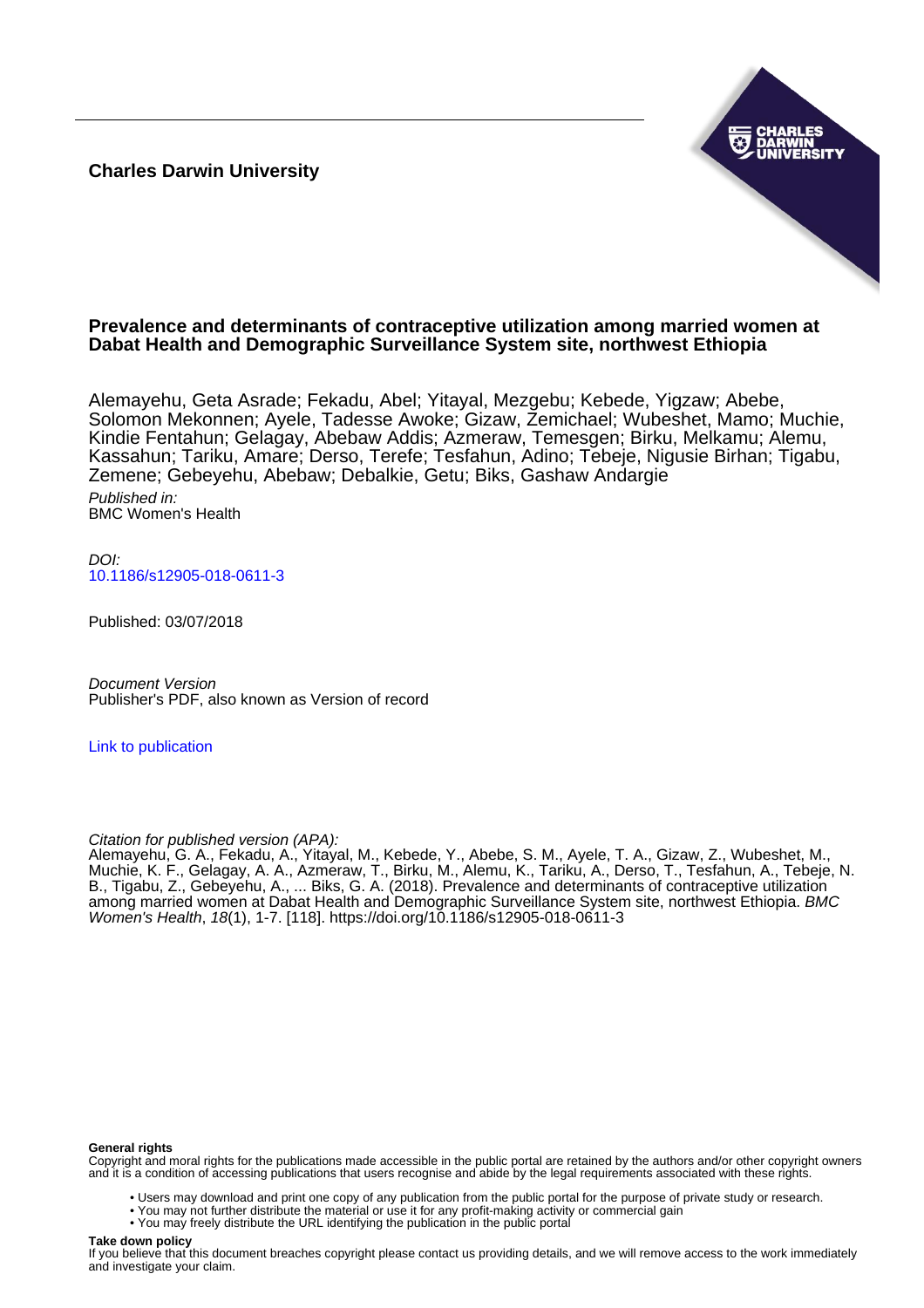## **RESEARCH ARTICLE Example 2014 12:30 The Contract of Contract ACCESS**





# Prevalence and determinants of contraceptive utilization among married women at Dabat Health and Demographic Surveillance System site, northwest Ethiopia

Geta Asrade Alemayehu<sup>1,6[\\*](http://orcid.org/0000-0001-9882-4056)</sup> D, Abel Fekadu<sup>2</sup>, Mezgebu Yitayal<sup>1,6</sup>, Yigzaw Kebede<sup>2</sup>, Solomon Mekonnen Abebe<sup>3,6</sup>, Tadesse Awoke Ayele<sup>2,6</sup>, Zemichael Gizaw<sup>4</sup>, Mamo Wubeshet<sup>4,6</sup>, Kindie Fentahun Muchie<sup>2,6</sup>, Abebaw Addis Gelagay<sup>5</sup>, Temesgen Azmeraw<sup>6</sup>, Melkamu Birku<sup>6</sup>, Kassahun Alemu<sup>2,6</sup>, Amare Tariku<sup>3,6</sup>, Terefe Derso<sup>3</sup> , Adino Tesfahun<sup>2,6</sup>, Nigusie Birhan Tebeje<sup>7</sup>, Zemene Tigabu<sup>8</sup>, Abebaw Gebeyehu<sup>5</sup>, Getu Debalkie<sup>9</sup> and Gashaw Andargie Biks<sup>1,6</sup>

## Abstract

**Background:** Despite the enormous benefits of family planning services, the contraceptive utilization still remains low in Sub-Saharan Africa. There is regional variation in modern contraceptive utilization in Ethiopia. Therefore, this study was aimed to determine the prevalence of modern contraceptive utilization and determinants in Dabat demographic and health surveillance system site, northwest Ethiopia.

Methods: A re-census was carried out in Dabat Health and Demographic Surveillance System (HDSS) site from October to December 2014. Data of 8271 married women collected in the re-census was used. The outcome variable was current utilization of any modern contraceptive methods whereas socio demographic and economic variables were the potential determinants considered. Bi-variable and multivariable binary logistic regression along with odds ratio and 95% confidence interval were used to describe the strength of association.

Results: Prevalence of modern contraceptive utilization among married women in Dabat DHSS site was found to be 32.5% (95%CI: 31.5, 33.5%). After adjusting for covariates; the odds of using modern contraceptive were 2.35 times, 1.91 times, and 1.39 times higher among women of secondary and above educational level, urban residents, and women having six and above living children, respectively.

**Conclusion:** Modern contraceptive utilization was found to be very low. Effort has to be applied to improve women's educational level that increases their understanding of reproductive health issues. It is also important to give special emphasis for rural residents, those aged 20–40 years, and those with six or more living children while serving for modern contraceptive methods.

Keywords: Contraceptive utilization, Married women, Dabat HDSS, Northwest Ethiopia

Institute of Public Health College of Medicine and Health Science, University of Gondar, Gondar, Ethiopia

Full list of author information is available at the end of the article



© The Author(s). 2018 Open Access This article is distributed under the terms of the Creative Commons Attribution 4.0 International License [\(http://creativecommons.org/licenses/by/4.0/](http://creativecommons.org/licenses/by/4.0/)), which permits unrestricted use, distribution, and reproduction in any medium, provided you give appropriate credit to the original author(s) and the source, provide a link to the Creative Commons license, and indicate if changes were made. The Creative Commons Public Domain Dedication waiver [\(http://creativecommons.org/publicdomain/zero/1.0/](http://creativecommons.org/publicdomain/zero/1.0/)) applies to the data made available in this article, unless otherwise stated.

<sup>\*</sup> Correspondence: [getasrade64@gmail.com](mailto:getasrade64@gmail.com) <sup>1</sup>

<sup>&</sup>lt;sup>1</sup>Department of Health Service Management and Health Economics, Institute of Public Health College of Medicine, University of Gondar, Gondar, Ethiopia 6 Dabat Research Centre Health and Demographic Surveillance System,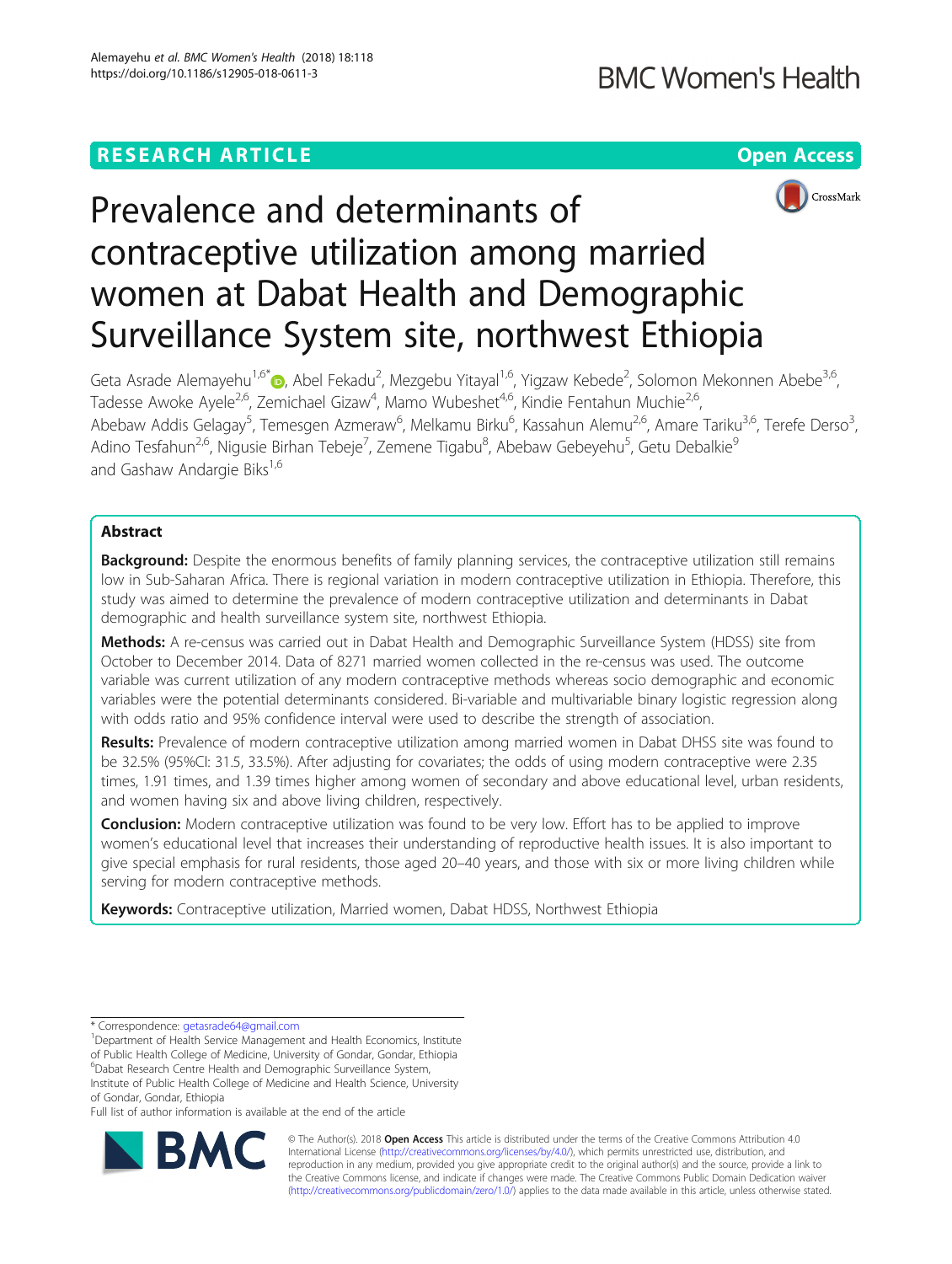## Background

In 2015, world's population reached 7.3 billion [[1\]](#page-6-0). Population growth remains high in the group of 48 countries designated by the United Nations as the least developed countries (LDCs), of which 27 are in Africa [\[1,](#page-6-0) [2](#page-6-0)]. Ethiopia, the second most populous country in Africa, still has high fertility rate (4.6 children per woman) and fast population growth rate  $[3, 4]$  $[3, 4]$  $[3, 4]$  $[3, 4]$ . The current projections showed a continued increase in population which requires strategic interventions [\[3](#page-6-0), [5](#page-6-0)]. Ethiopia is one among the five most contributing to half of the world's population growth during 2015–2050 [[1,](#page-6-0) [2](#page-6-0)].

Family planning is widely approved as an important intervention towards achieving national and international goals as it has proven to reduce maternal and child mortality and morbidity [\[3](#page-6-0)]. It can prevent unwanted pregnancies and unsafe abortions [\[1](#page-6-0), [2,](#page-6-0) [5,](#page-6-0) [6](#page-6-0)]. Family planning has also been found to promote gender equality as well as promote educational and economic empowerment of women [[3,](#page-6-0) [5\]](#page-6-0).

Despite the enormous benefits of family planning services, the utilization of contraceptives still remains low in Sub-Saharan Africa [\[1](#page-6-0), [2](#page-6-0), [5\]](#page-6-0). Besides, several factors including contextual, socio-economic, geographical or cultural may affect modern contraceptive utilization [\[7\]](#page-6-0).

In Ethiopia, access of contraceptive service has been increasing due to the expansion of primary health care units (PHCU) [[6](#page-6-0)]. However, it is still very low as compared to the national and international targets set at different times [[3,](#page-6-0) [6](#page-6-0)]. The 2016 Ethiopian demographic and health survey report showed that the utilization for all types and long term methods of contraceptive was 35.3, and 10.3% respectively [[4](#page-6-0)]. The most commonly used modern method is injectable, which is used by 31% of currently married women. However, only 5 and 3% of currently married women use implants and the pills respectively [[3](#page-6-0), [7](#page-6-0)]. This has resulted into high rates of unwanted pregnancies, unplanned deliveries and unsafe abortions resulting high maternal mortalities in the regions [\[3,](#page-6-0) [5](#page-6-0), [6](#page-6-0), [8](#page-6-0)].

There is regional variation in modern contraceptive utilization in Ethiopia [[4,](#page-6-0) [9](#page-6-0)]. Studies conducted in Gondar town, northwest Ethiopia and North Showa zone, central Ethiopia reported contraceptive utilization of 48.4 and 46.9% respectively [[8,](#page-6-0) [10](#page-6-0)]. However, studies addressing the proportion of women utilizing modern contraceptive and its associated factors are limited in the study area. Further, determining the prevalence and associated factors in the actual local setting are important to take appropriate and tailored interventions. Therefore, this study was aimed at determining the prevalence and associated factors of modern contraceptive utilization among married women of reproductive age group in Dabat demographic and health surveillance system (DHSS) site, northwest Ethiopia.

## **Methods**

## Study area and period

Dabat HDSS is one of full members of the International Network of Demographic Evaluation of Populations and Their Health (INDEPTH). Dabat HDSS site, located in northwest Ethiopia, currently includes a total of 13 kebeles (9 rural and 4 urban) with 17,000 households and 69,468 population. "Kebele" is the smallest administrative unit of Ethiopia, a neighborhood or a localized and delimited group of people. It is part of a woreda (district), itself usually part of a Zone, which in turn are grouped into one of the Regions based on ethno-linguistic communities that comprise the Federal Democratic Republic of Ethiopia. Each kebele consists of at least five hundred households, or the equivalent of 3500 to 4000 persons. The detailed profile describing establishment period, the setting, administrative organizational structure, population size, and objectives of Dabat HDSS are available at the website of University of Gondar [[10\]](#page-6-0).

The cross sectional re-census, including contraceptive utilization, carried out in October–December 2014 at Dabat HDSS was used for this study.

## Registration of contraceptive utilization

Dabat DHSS's community surveillance includes houseto-house visits that contribute to an ongoing and continuous population events registration. In addition to the vital events, reproductive health issues including contraceptive utilization, pregnancy observation, antenatal care (ANC) attendance, place of delivery, maternal socio-demographic and other reproductive health characteristics were collected in the 2014 re-census. All married women in the study area were surveyed by trained fieldworkers. During the survey, each married women was asked about their ever and current contraceptive utilization status, type of contraceptives methods used, reasons for not using contraceptive methods and others contraceptive related issues.

## Variables of the study

Utilization of modern contraceptive methods including injectables, pills, implants, intrauterine contraceptive device (IUCD), condom, tubaligation and vasectomy, was considered as an outcome variable. A woman was taken as utilized if she is using any of the above modern contraceptive methods, whereas, others are taken as non-utilizers.

By reviewing related literatures  $[11-15]$  $[11-15]$  $[11-15]$  the variables age of the woman at first marriage, age at first birth, current age of the woman, place of residence, educational level, number of living children, religion of a woman and wealth of the household, were considered as a potential predictor variables in the study.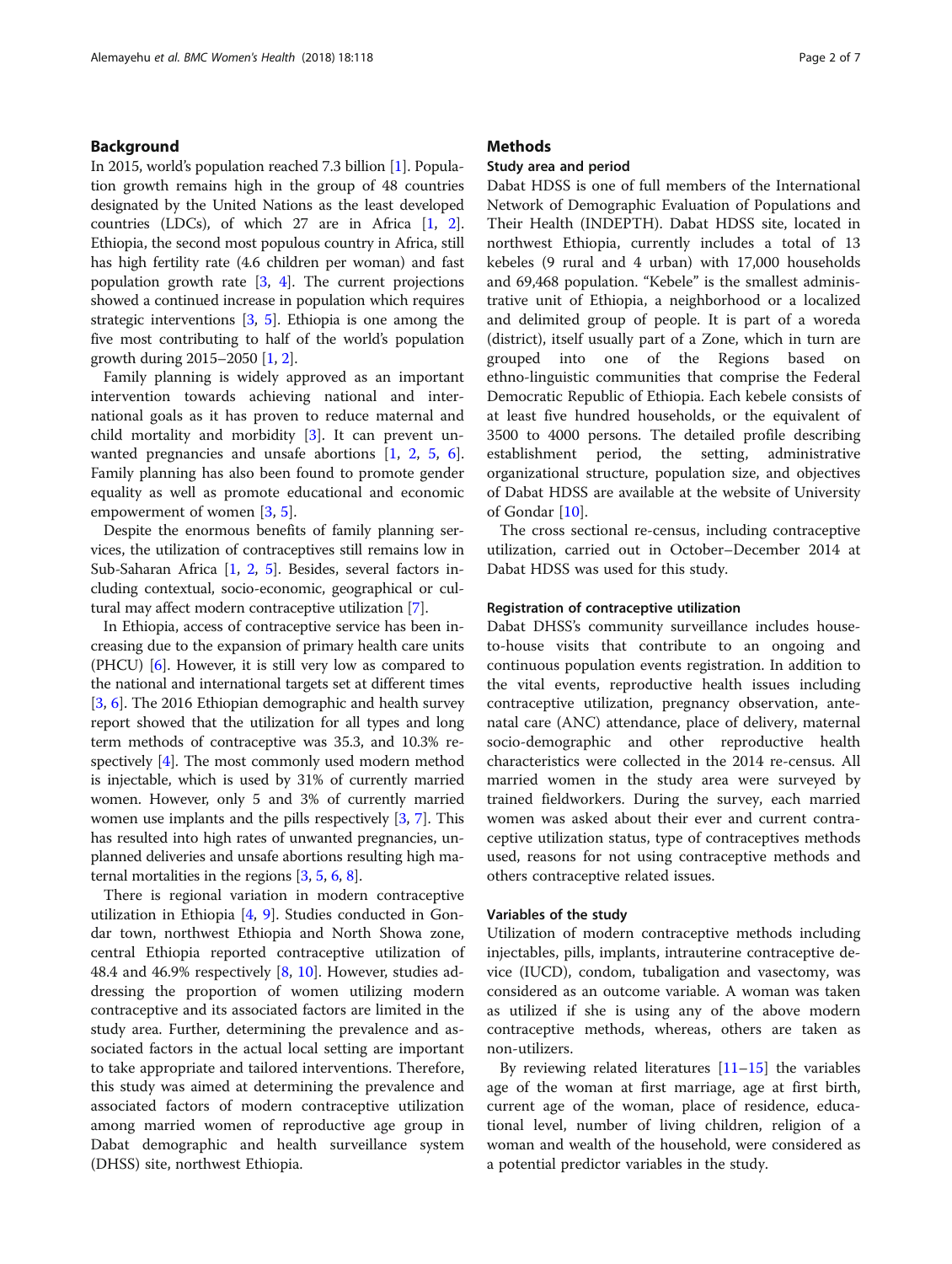#### Data management and analysis

The data were entered using Household Registration System (HRS) version 2.1 and exported to Stata version 14.1 for analysis. For the current analysis, we have included 8271 sexually active mothers in the reproductive age group (15–49 years) who are married in the study site during the study period.

Based on the highest education attended, women were classified into four categories: unable to read and write, able to read and write without formal education, primary educational level, and secondary/above educational level. Furthermore, principal component analysis (PCA) was used to classify women's socio economic status. PCA used household assets, the number and kinds of consumer goods they own, ranging from a television to a bicycle or car, housing characteristics such as source of drinking water, toilet facilities, availability of electricity, and flooring materials.

The PCA scores were generated separately for the urban and rural household to consider wealth differences. The score for the household was derived from the dimension of the PCA explaining 69% the household variability. Finally, summed household common factor scores were assigned to each household member. Each member in the household population were ranked by their score, and divided into lowest, lower, middle, higher, and highest quantiles. Further, lowest and lower merged and taken as low income and higher and highest taken as better income.

Descriptive analysis, including proportions were performed. Binary logistic regression model was used to assess the association of various characteristics with modern contraceptive utilization. Bi-variable analysis was done to determine candidate variables for final multivariable analysis. Variables with  $p$ -value $< 0.20$ ) n bi-variable analysis were included in final multivariable binary logistic regression using enter method. Results were declared as statistically significant for p-values< 0.05. Adjusted odds ratio (AOR) with its respective 95% confidence interval (CI) were reported to show strength of association between utilization of modern contraceptive and explanatory variables.

## Result

## Socio demographic characteristics

The study result was based on 8271 sexually active married women at Dabat HDSS site. The predominant ethnicity and religion among these mothers in the Dabat HDSS site were Amhara, 8263 (99.9%) and Orthodox, 7983 (96.5%), respectively (Table 1). Six thousand four hundred forty four (77.9%) of the respondents were rural residents and 5258 (63.6%) of the respondent can't read and write.

| Characteristics           | Number | Percent |
|---------------------------|--------|---------|
| Residence                 |        |         |
| Rural                     | 6444   | 77.9    |
| Urban                     | 1827   | 22.1    |
| Religion                  |        |         |
| Orthodox                  | 7983   | 96.5    |
| Muslim                    | 288    | 3.5     |
| <b>Educational status</b> |        |         |
| Unable to read and write  | 5258   | 63.6    |
| Able to read &write       | 711    | 8.6     |
| Primary education         | 1186   | 14.3    |
| Secondary and above       | 1115   | 13.5    |
| Age                       |        |         |
| $\leq$ =20                | 1159   | 14.0    |
| $21 - 30$                 | 3254   | 39.3    |
| $31 - 40$                 | 2663   | 32.2    |
| $> = 40$                  | 1195   | 14.5    |
| No of living children     |        |         |
| $0 - 2$                   | 3054   | 36.9    |
| $3 - 5$                   | 2929   | 35.4    |
| $6+$                      | 2288   | 27.7    |
| Age at first marriage     |        |         |
| $\leq$ =10                | 1414   | 17.1    |
| $11 - 13$                 | 2049   | 24.8    |
| $14 - 17$                 | 3543   | 42.8    |
| 18 and above              | 1265   | 15.3    |
| Age at 1st birth          |        |         |
| < 18                      | 4132   | 50.0    |
| 18 and above              | 4139   | 50.0    |
| Wealth index              |        |         |
| Low income                | 1429   | 17.8    |
| Middle income             | 3502   | 43.7    |
| Better income             | 3092   | 38.5    |

## Table 1 Characteristics of participants in the study of contraceptive utilization at DHDSS, northwest Ethiopia, 2014

## Contraceptive utilization and reason for not utilizing

Overall prevalence of contraceptive utilization in Dabat DHSS site was found to be 32.5% (95%CI: 31.5, 33.5%). Majority of the contraceptive users, 2201 (81.3%) use injectable contraceptive methods followed by pills 228 (8.4) and implants 219 (8.1%) respectively (Table [2\)](#page-4-0).

Desire to give birth (including those discontinued to give child birth) is the predominant reason, 1338 (28.6%) for not using the modern contraceptive methods followed by use of alternative methods (period cycle and breast feeding) 853 (18.2%), waiting for menstruation (including pregnant) 784 (16.7%), and fear of side effects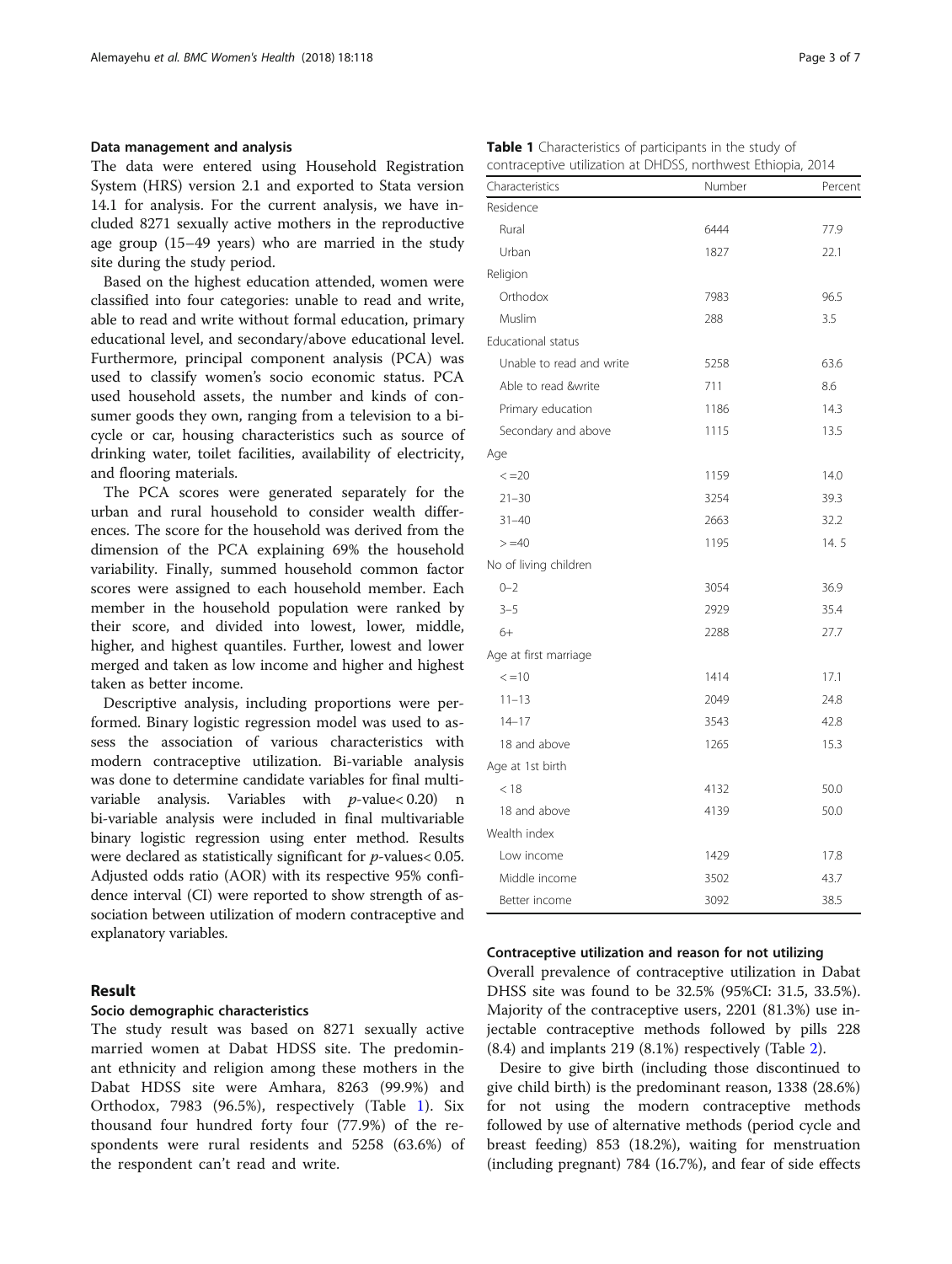<span id="page-4-0"></span>567 (12.1%) (Table [3\)](#page-5-0). Here fear of side effects include those who discontinued because of side effects and related illnesses. However, the smallest share of the participants raised lack of access, religious and cultural prohibition, and lack of knowledge as reasons for not using modern contraceptive methods. Utilization is very low at rural residents (27.3%) and high at urban women (50.7%) (Table 2).

## Determinants of modern contraceptive utilization

Number of living children in the house hold, age of the woman, educational status, type of residence were significantly associated with modern contraceptive utilization in Dabat DHSS site.

A woman having six or more living children was 1.39 (AOR = 1.39, 95%CI: 1.15, 1.68) times more likely to use modern contraceptive as compared to woman with less than three children.

Women in the age group of 21–30 years were 1.32 (AOR = 1.32, 95%CI: 1.11, 1.58) times more likely to use modern contraceptives as compared to those less than or equal to 20. Besides, women in the age group of 31–40 were 1.33 (AOR = 1.33, 95%CI: 1.07, 1.65) times more likely to use modern contraceptives as compared to those less than or equal to 20 years. However, women in the age group of 40 or more were  $34\%$  (AOR = 0.66, 95%CI: 0.51, 0.85) times less likely to use modern contraceptives as compared to those less than or equal to 20.

Women at primary educational level were 1.42 (AOR = 1.42, 95%CI: 1.22, 1.65) times more likely to use modern contraceptives as compared to women who are unable to read and write. And women with secondary and above educational level were 2.35 (AOR = 2.35, 95%CI: 1.92, 2.88) times more likely to use modern contraceptives as compared to women who are unable to read and write. Urban women were 1.92 (AOR = 1.92, 95%CI: 1.67, 2.21) times more likely to use modern contraceptives as compared to their rural counterparts (Table [3](#page-5-0)).

## **Discussions**

Current use of contraceptive methods is one of the indicators most frequently used to assess the success of family planning programs. This study identified residence, mothers' education, mother's age, and number of living children as factors associated with current utilization of

Table 2 Bi variable and multivariable logistic regression model for factors associated with contraceptive utilization at DHDSS, northwest Ethiopia, 2016

| Variables             |                       | Currently using contraceptive |             | COR(95% CI)           | AOR(95% CI)           |
|-----------------------|-----------------------|-------------------------------|-------------|-----------------------|-----------------------|
|                       |                       | Yes (%)                       | No (%)      |                       |                       |
| Residence             | Rural                 | 1760 (27.3)                   | 4684 (72.7) |                       |                       |
|                       | Urban                 | 926 (50.7)                    | 901 (49.3)  | 2.73 (2.45, 3.04)     | 1.91 (1.66, 2.20)     |
| Education             | Unable to read& write | 1450 (27.5)                   | 3829 (72.5) |                       |                       |
|                       | Able to read &write   | 219 (30.5)                    | 498 (69.5)  | 1.16 (0.97, 1.37)     | 1.19 (0.99, 1.42)     |
|                       | primary education     | 411 (34.6)                    | 775 (65.4)  | 1.40 (1.22, 1.60)     | 1.42 (1.21, 1.65)     |
|                       | secondary and above   | 606 (55.6)                    | 483 (44.4)  | 3.31 (2.89, 3.78)     | 2.35 (1.92, 2.87)     |
| Age of woman          | $\leq$ =20            | 842 (72.6)                    | 317 (27.4)  |                       |                       |
|                       | $21 - 30$             | 1205 (37.0)                   | 2049 (63.0) | 1.56 (1.34, 1.81)     | 1.32 (1.11, 1.58)     |
|                       | $31 - 40$             | 918 (34.5)                    | 1745 (65.5) | 1.39 (1.20, 1.62)     | 1.33 (1.07, 1.65)     |
|                       | >40                   | 246 (20.6)                    | 949 (79.4)  | 0.69(0.61, 0.78)      | $0.66$ $(0.51, 0.85)$ |
| No of living children | $0 - 2$               | 1075 (35.2)                   | 1979 (64.8) | $\mathbf{1}$          |                       |
|                       | $3 - 5$               | 985 (33.6)                    | 1944 (66.4) | 0.93(0.83, 1.03)      | 1.30(1.12, 1.50)      |
|                       | 6 and above           | 626 (27.4)                    | 1662 (72.6) | 0.69(0.61, 0.78)      | 1.39 (1.15, 1.68)     |
| Age at first marriage | $\leq$ = 10           | 369 (26.1)                    | 1045 (73.9) | $\mathbf{1}$          | $\mathbf{1}$          |
|                       | $11 - 13$             | 580 (28.3)                    | 1469 (71.7) | 1.11(0.95, 1.30)      | 1.13 (0.97, 1.33)     |
|                       | $14 - 17$             | 1175 (33.2)                   | 2368(66.8)  | 1.40(1.22, 1.61)      | 1.25(1.08, 1.45)      |
|                       | 18 and above          | 562 (44.4)                    | 703 (55.6)  | 2.26 (1.92, 2.66)     | 1.10(0.90, 1.35)      |
| Age at first birth    | < 18                  | 1222 (29.6)                   | 2910 (70.4) | 1                     | 1                     |
|                       | 18 and above          | 1464 (35.4)                   | 2675 (64.6) | 1.30(1.18, 1.42)      | 1.12 (1.00, 1.24)     |
| wealth status         | Lower income          | 933 (65.3)                    | 496 (34.7)  | 1                     | $\mathbf{1}$          |
|                       | Middle income         | 2336 (66.7)                   | 1166 (33.3) | 0.93(0.82, 1.06)      | $0.98$ $(0.85, 1.12)$ |
|                       | Higher income         | 2135 (69.0)                   | 957 (31.0)  | $0.84$ $(0.73, 0.96)$ | $0.88$ $(0.76, 1.01)$ |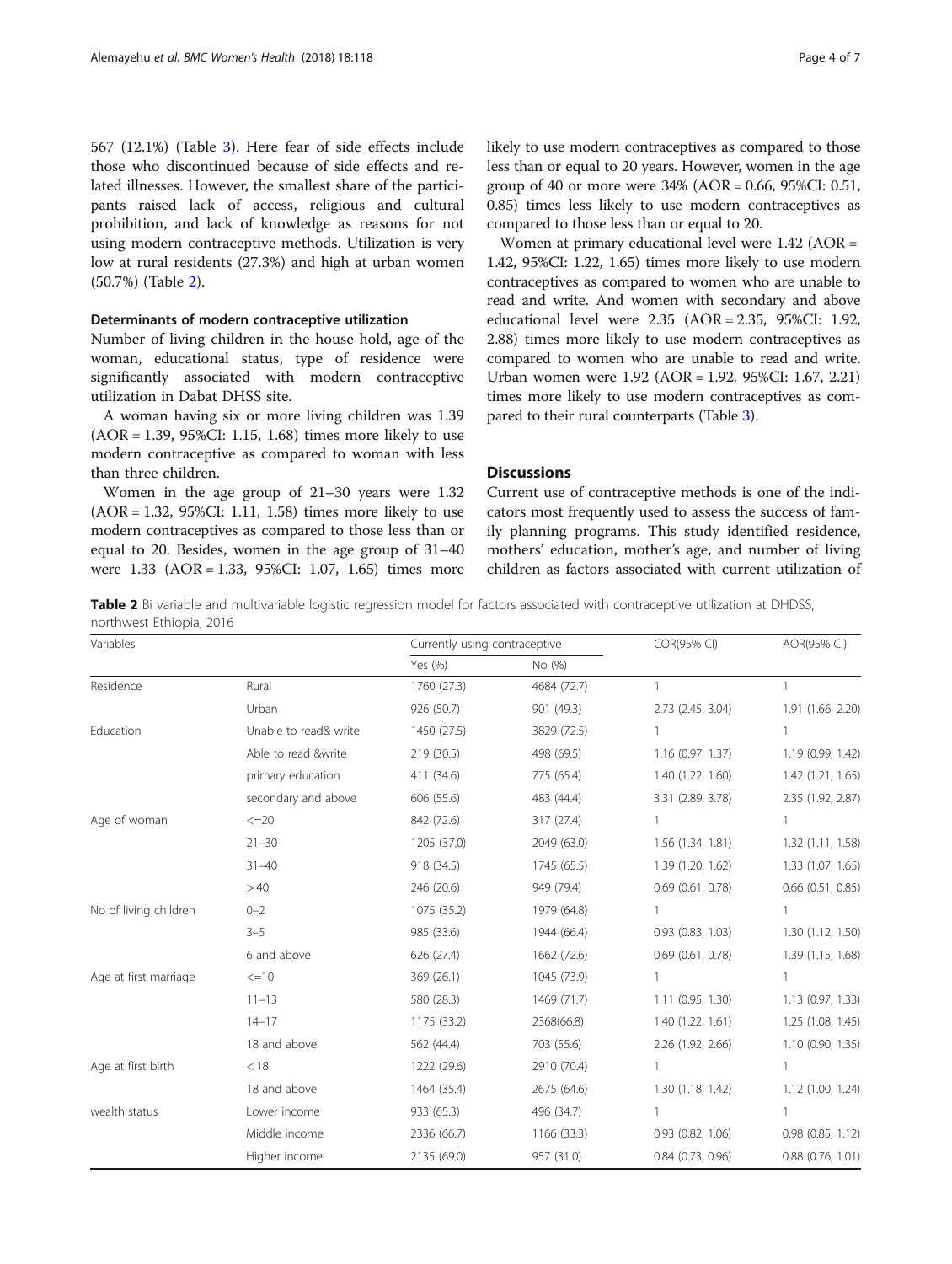<span id="page-5-0"></span>

| Table 3 Type of modern contraceptives utilized and reason for |  |
|---------------------------------------------------------------|--|
| not utilizing at Dabat HDSS site, northwest Ethiopia, 2014    |  |

| Characteristics                                        | Frequency | Percent |  |
|--------------------------------------------------------|-----------|---------|--|
| Type of contraceptive method used                      |           |         |  |
| Pills                                                  | 228       | 8.4     |  |
| Condom                                                 | 11        | 0.4     |  |
| Injectable                                             | 2201      | 81.3    |  |
| Tuba ligation                                          | 14        | 0.5     |  |
| <b>IUCD</b>                                            | 7         | 0.3     |  |
| Implants                                               | 219       | 8.1     |  |
| Other                                                  | 26        | 1.0     |  |
| Reason for not using the modern methods ( $n = 4684$ ) |           |         |  |
| To give birth                                          | 1338      | 28.6    |  |
| Use alternatives                                       | 853       | 18.2    |  |
| Waiting for menstruation                               | 784       | 16.7    |  |
| Fear of side effects                                   | 567       | 12.1    |  |
| Stop birth naturally                                   | 393       | 8.4     |  |
| Absence of sex                                         | 188       | 4.0     |  |
| Lack of knowledge                                      | 178       | 3.8     |  |
| Religious and cultural prohibition                     | 150       | 3.2     |  |
| Husband's prohibition                                  | 120       | 2.6     |  |
| Lack of access                                         | 90        | 1.9     |  |
| Believe that natural spacing is ok                     | 71        | 1.5     |  |

modern contraceptive methods in Dabat HDSS site, northwest Ethiopia.

The overall utilization of modern contraceptives in this study was found to be 32.5%. This finding is consistent with the United Nations millennium development goal (MDG) 2015 report for African continent (33.4%) [[5\]](#page-6-0), and the 2015 sub-Saharan MDG reports [\[5](#page-6-0)]. However, this finding is much lower than the findings of the 2016 Ethiopian DHS for Amhara region, 46.9% [\[4](#page-6-0)], the previous studies conducted in Gondar, Nekemte [[14](#page-7-0)], Debreberhan [[12](#page-7-0)] and west Gojjam  $[16]$ . The reason for this could be the fact that 78% of these study participants were from rural areas. It is also lower than the results from Ghana [[17](#page-7-0)], Kenya [\[5](#page-6-0)], Nigeria  $[18]$  and Nepal [\[19\]](#page-7-0). However this result is higher than the results in Ghana [\[20](#page-7-0)], the United Nations MDG 2015 report for Somalia, Eritrea and South Sudan which was 23.7, 20 and 6.8% respectively [[5\]](#page-6-0). The variations may be due to a different population characteristics and the countries health policy.

This study revealed that most of the contraceptive users (81%) were using injectable type of contraceptive methods. This predominant method was accounted in most previous studies [\[12](#page-7-0)–[14,](#page-7-0) [21](#page-7-0)–[24\]](#page-7-0). The reason may be due to its convenience of not being taken on daily basis and having comfortable ways of administration on top of the availability of this method than others.

In this study the proportion of long acting contraceptive utilization is found very low (8.62%). It is much lower than the findings conducted in Tigray region [\[15](#page-7-0)], in Nekemte [[14\]](#page-7-0), North Shewa [[12](#page-7-0)], United Nations 2015 report for Ethiopia [[5](#page-6-0)] and Burkina Faso [\[25](#page-7-0)]. However, the result is in line with the Ethiopian mini demographic and health survey (EMDHS) 2014 report [[6\]](#page-6-0), a study at Debretabore [[26\]](#page-7-0), the finding from west Gojjam [\[16](#page-7-0)], and that of south Sudan [\[5](#page-6-0)]. This variation may be due to the trainings given for health extension workers in some parts of the country to give long acting contraceptive methods and accessibility variations to health facilities for the service.

In this study, participants at the middle age group (20–40 years) were more likely to utilize modern contraceptive methods than women of age 20 or less and above 40 years. Contraceptive use of women with age group of 31–40 years was 66% more than women of age 41 to 49, and 35% more than the age group of 15–20 years. It is consistent with the studies conducted at different places of Ethiopia [\[13](#page-7-0), [14\]](#page-7-0). This finding also coincides with the EMDHS 2014 results.

Educational attainment is found to be an important predictor of modern contraceptive use. In this study, women that had secondary education and above were more than two times to use modern contraceptive methods than those who couldn't read and write. This agreed with the studies conducted in most developing countries [\[14,](#page-7-0) [16](#page-7-0), [27,](#page-7-0) [28](#page-7-0)]. In this study, only 27% of women with no formal education report current use of any method, compared with 56% of women with secondary education and above. This can be explained by the notion that women with better educational level have better access to health care information, have greater autonomy to make decisions and have greater ability to use quality health care services [\[29,](#page-7-0) [30](#page-7-0)]. Moreover, the positive effect of education on contraceptive use could be associated with delay in marriages and first pregnancies, and increase women's understanding of reproductive health issues like child spacing [[27](#page-7-0)].

The present study revealed a significant difference in contraceptive use among the rural and urban residences. The odds of using contraceptive among women of urban dwellers are two times of their rural correspondent. The reality may be urban dwellers have better access to family planning services, and they are more likely to be better educated, and likely to use contraceptives more than the rural dwellers [\[11](#page-6-0), [31\]](#page-7-0).

Women who had six or more children were more likely to use modern contraceptives than those who had no children. The possible reason could be women who had more than 6 children may satisfy their demand to have more children. This finding is similar with previous reports from Zambia, Burkina Faso and Uganda which reported that as the number of living children increases, use of modern contraceptive increases [[12](#page-7-0), [26,](#page-7-0) [29](#page-7-0), [32](#page-7-0), [33\]](#page-7-0).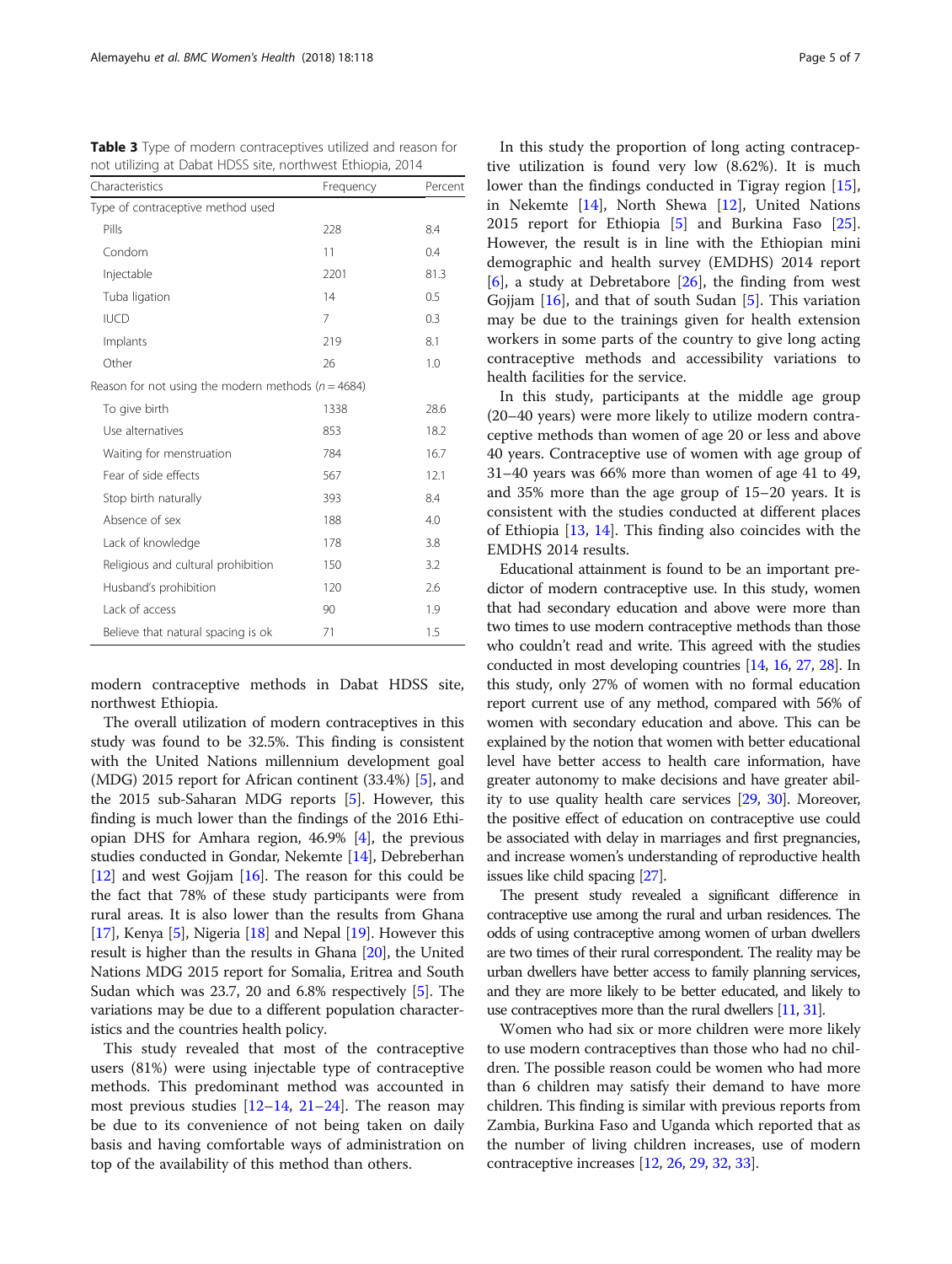## <span id="page-6-0"></span>Limitations

This study was limited in assessing desired number of children, and overall knowledge and attitude towards contraceptives which can function as a barrier to contraceptive utilization [[34\]](#page-7-0). However, the investigators believe that the mentioned limitations can't inflict major impact on the validity of study findings.

## Conclusion

Modern contraceptive utilization is found to be very low. Residence, age of woman, education, number of living children are found significant predictors of modern contraceptive utilization at Dabat DHSS site. Effort has to be applied to improve women's educational level that increases their understanding of reproductive health issues. It is also important to give special emphasis for rural residents, those aged 20–40 years, and those with six or more living children while serving for modern contraceptive methods.

#### Abbreviations

ANC: Antenatal care; AOR: Adjusted odds ratio; CI: Confidence interval; COR: Crude odds ratio; DHSS: Demographic and Health Surveillance System; EMDHS: Ethiopian Mini Demographic and Health Survey; HRS: Household registration system; INDEPTH: International Network of Demographic Evaluation of Populations and Their Health; IUCD: Intra-uterine contraceptive device; LDCs: Least developed countries; PHCU: Primary Health Care Units

#### **Acknowledaments**

We would like to thank University of Gondar for technical and financial support. We would like also to thank the field supervisors, data collectors, the study participants, data management staff of the Dabat HDSS and health department of the respective administration.

#### Funding

This study was supported by the Centers for Disease Control and Prevention (CDC) through Ethiopian Public Health Association (EPHA) in accordance with the EPHA-CDC Cooperative Agreement No. NU22GGH001039–04-00 and University of Gondar. However, the funders do not have any role in the design of the study, collection, analysis and interpretation of data and in writing the manuscript. Hence, the findings and conclusion in this study do not necessarily represent the official position of the supporters.

#### Availability of data and materials

The datasets used during the current study are available from the corresponding author on reasonable request.

#### Authors' contributions

GAA, AF, MY, AT, ZG, AAG, GD and KFM analyzed and interpreted the data, drafted the manuscript and reviewed the manuscript. TAA, NBT, AT, ZT, TD, TA, MB, SMA, MW, YK, KA, AG, GAB participated in conception, design; lead the data collection activity and entry process and reviewed the manuscript. All authors read and approved the manuscript.

## Ethics approval and consent to participate

The Dabat HDSS site obtained Ethical clearance from Health Research Ethics Review Committee (HRERC) of University of Gondar, the Ethiopian Science and Technology Agency (ESTA), Ethiopian Public Health Association (EPHA), US Center for Disease Control and Prevention (CDC) with identification number IERC 0030. This study used Dabat HDSS's pre-existing data which had already received ethical clearance. Informed consent was also obtained from the head of the family for all the surveillance data collected. In addition, for specific events like contraceptive utilization, the informant was requested to give informed consent. The analysis was based on an anonymous, publicuse dataset with no identifiable information on the study participants.

#### Consent for publication

Not applicable.

#### Competing interests

The authors declare that they have no competing interests.

## Publisher's Note

Springer Nature remains neutral with regard to jurisdictional claims in published maps and institutional affiliations.

#### Author details

<sup>1</sup>Department of Health Service Management and Health Economics, Institute of Public Health College of Medicine, University of Gondar, Gondar, Ethiopia. <sup>2</sup>Department of Epidemiology and Biostatistics, Institute of Public Health College of Medicine and Health Science, University of Gondar, Gondar, Ethiopia. <sup>3</sup> Department of Human Nutrition, Institute of Public Health, College of Medicine and Health Science, University of Gondar, Gondar, Ethiopia. 4 Department of Environmental and Occupational Health and Safety, Institute of Public Health College of Medicine and Health Science, University of Gondar, Gondar, Ethiopia. <sup>5</sup>Department of Reproductive Health, Institute of Public Health College of Medicine and Health Science, University of Gondar, Gondar, Ethiopia. <sup>6</sup>Dabat Research Centre Health and Demographic Surveillance System, Institute of Public Health College of Medicine and Health Science, University of Gondar, Gondar, Ethiopia. <sup>7</sup>Department of Nursing, College of Medicine and Health Science, University of Gondar, Gondar, Ethiopia. <sup>8</sup>Department of Paediatrics, School of Medicine, College of Medicine and Health Science, University of Gondar, Gondar, Ethiopia. <sup>9</sup>Department of Health Education & Behavioural Science, Institute of Public Health College of Medicine and Health Science, University of Gondar, Gondar, Ethiopia.

#### Received: 11 August 2017 Accepted: 20 June 2018 Published online: 03 July 2018

#### References

- 1. United Nations. World Population Prospects: The 2015 Revision, Key Findings and Advance Tables. New York: Department of Economic and Social Affairs, Population Division; 2015. p. 1–8.
- 2. United Nations. World Population Prospects: The 2017 Revision, Key Findings and Advance Tables. New York: Department of Economic and Social Affairs, Population Division; 2017. p. 1–14.
- 3. Ayele W, Tesfaye H, Gebreyes R, Gebreselassie aT. Trends and determinants of unmet need for family planning and Programme options, Ethiopia. Further analysis of the 2000, 2005 and 2011 demographic and health surveys. DHS further analysis reports. Reports no. 81. Calverton: ICF International; 2013.
- 4. Central Statistical Agency [Ethiopia] and ICF International. Ethiopia demographic and health survey 2016. Addis Ababa: Central Statistical Agency [Ethiopia]; 2016.
- 5. United Nations. Trends in Contraceptive Use Worldwide 2015. New York: Department of Economic and Social Affairs, Population Division 2015. 1–31.
- 6. Central Statistical Agency [Ethiopia]. Ethiopia Mini Demographic and Health Survey 2014. Addis Ababa: Central Statistical Agency [Ethiopia]; 2014.
- 7. The Last Ten Kilometers Project (L10K). Community-based family planning, including long-acting contraceptive services at selected health centers and their health posts in four regions of Ethiopia: a situational analysis. Addis Ababa: JSI Research & Training Institute, Inc.; 2015.
- 8. Eliason S, Baiden F, Quansah-Asare G, Graham-Hayfron Y, Bonsu D, Phillips J, et al. Factors influencing the intention of women in rural Ghana to adopt postpartum family planning. Reproductive Health. 2013;10(1):34.
- Lakew Y, Reda AA, Tamene H, Benedict S, Deribe K. Geographical variation and factors influencing modern contraceptive use among married women in Ethiopia: evidence from a national population based survey. Reprod Health. 2013;10(1):52.
- 10. University of Gondar. Profile of Dabat Health and Demographic Surveillance System/Dabat Research Center. Gondar: University of Gondar; 2012.
- 11. Kassa TB, Degu G, Birhanu Z. Assessment of modern contraceptive practice and associated factors among currently married women age 15-49 years in Farta District, South Gondar zone, North west Ethiopia Science. J Public Health. 2014;2(6):507–12.